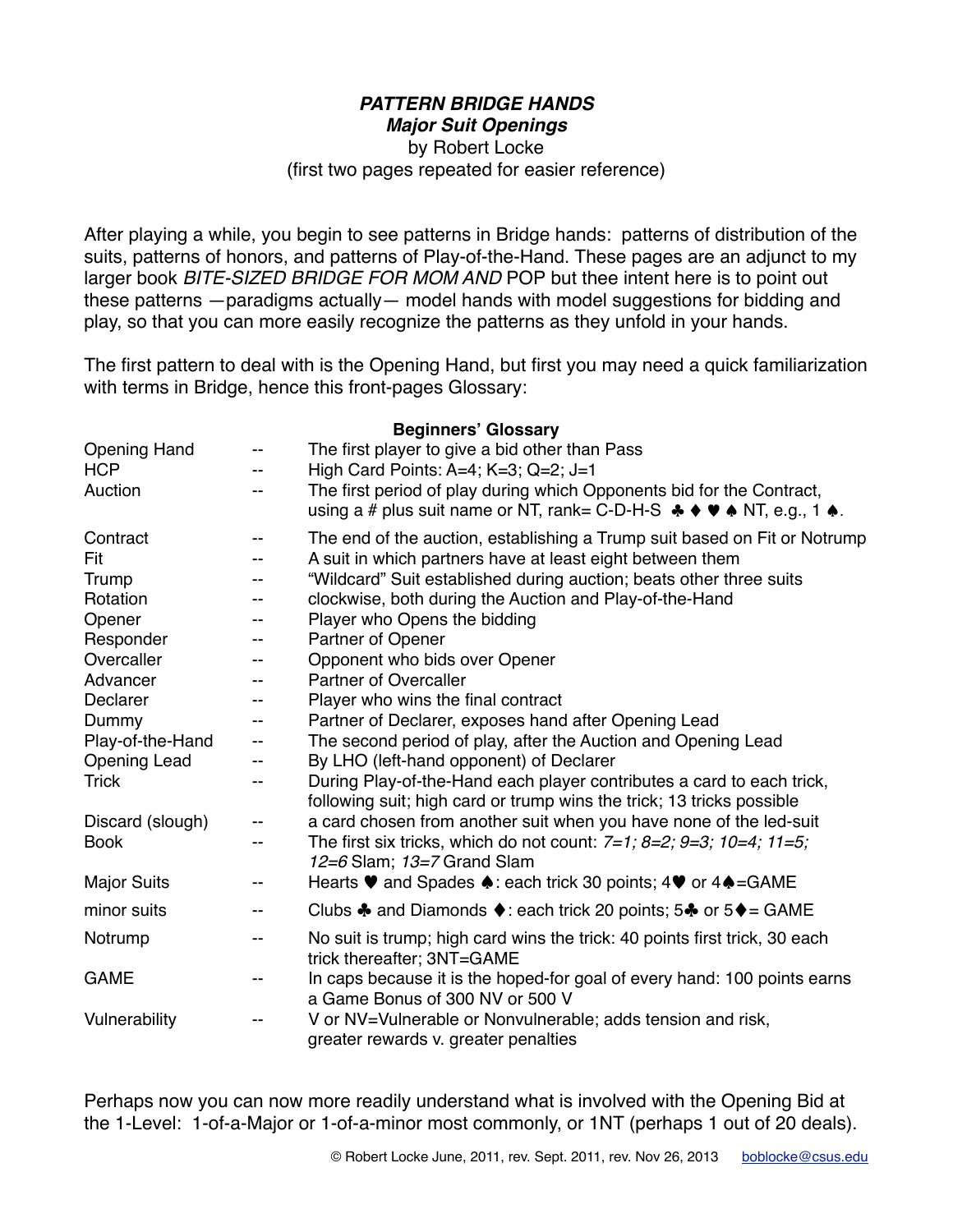# **Your Goal**

Every hand you unfold you hope to achieve exactly the same goal: a GAME contract in a Major Suit. Major Suits are more valuable than minor suits (30 v. 20 points per trick) and usually Trump is easier to make more tricks than Notrump. Hence this goal, as simply as I can put it.

Therefore, as you sort your cards look first for a 5-card Major. You will want to tell Partner about that as soon as possible. Next look for honor cards, A,K,Q,J and begin a first evaluation of your hand's strength. You want, also, to tell your Partner how strong or weak you are.

# **Evaluating Your Hand**

**Beginners:** To help bid more easily, use simple HCP evaluation: A=4, K=3, Q=2, J=1. Before you can develop any idea what to bid, let alone how high, you must have an idea of how strong your hand is, relative to the other hands around the table. There are 40 HCP total; if you have 10, you have your fair share; if you have 12 you have an advantage and you are ready to open the bidding. (It used to be 13 to Open, but inflation hits everywhere.)

One of my best bridge teachers told our class: **"Let us promise each other we will Open every 12+ HCP hand and Respond every 6+ HCP hand."** I played a whole year on this simplistic agreement and did very well. Try it; you can change your plan any time. Soon you will want to use more sophistIcated methods of re-evaluating for bidding purposes: Distribution, adding points first for LENGTH (1 point for each card more than 4) also, after finding Fit with partner, for VOIDS (3), SINGLETONS (2), DOUBLETONS (1). But at first, stick to simple HCP.

Here are the basic HCP ranges for GAME. (Remember GAME is always your first goal. Clearly you can't always reach it; in fact, fewer than half of deals will yield GAME.

25-26 — GAME in a major suit or Notrump 27-28 — GAME in a minor suit (rare, you should really try 3NT rather than 5-of-a-minor) 33-35 — SLAM (6 tricks; 1 in 144 deals) huge bonus 37+ — GRAND SLAM—(all 7 tricks; 1 in 5848 deals) hugest bonus

12-21 HCP: You Open 1of-a-Major or 1-of-a-minor. 15-17 HCP: You open 1NT.

There are other Opening bids: 20-21 HCP; you might open 2NT; 22+ HCP=you open 2C; also pre-emptive openings based upon a long suit in a weak hand: 6 cards, you open 2-of-a-suit; 7 cards, you open 3-of--a-suit, 8 cards—sheesh. Let's go back to the hands you usually get.

Look at these five most common distributions, 73% of all deals:

4-4-3-2—22%; 5-3-3-2—16%; 5-4-3-1—13%; 5-4-2-2—11%; 4-3-3-3—11%

Not a 6-card suit nor a void among them, but three of these deals contain a 5-card suit; so hope is high every time you unfold your cards that the pearl of a 5-card major will be among them and you will Open that blessed of all bids, 1-of-a-Major.

**As Opener or as Responder, you want always to describe your hand as truthfully as you can.** Yes, sometimes you must lie, but lie a little, not a lot. And lie about a minor, not a Major. © Robert Locke June, 2011, rev. Sept. 2011, rev. Nov 26, 2013 [boblocke@csus.edu](mailto:boblocke@csus.edu)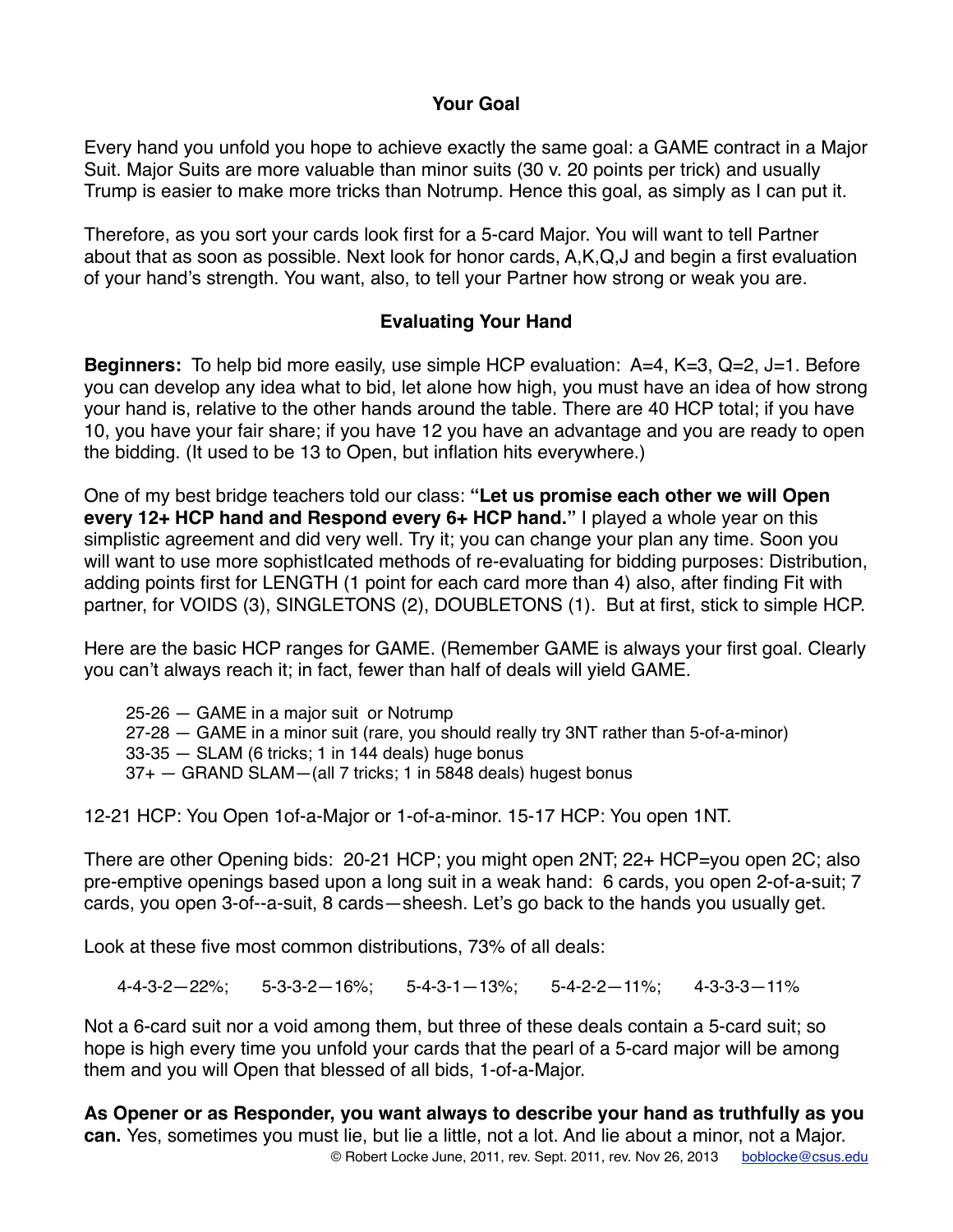### **MAJOR OPENING BIDS Pattern Hand #1 — Single Raise by Responder**

Remember your goal: to find a Major Suit Fit (8+ between you and Partner). In the Standard American System, it takes 5+ to Open 1-of-a-Major.

In these sample deals, Spades is the suit at top, followed by Hearts, Diamonds, Clubs. The Opening Call, always by Dealer, is bolded. The Opening Bid is also bolded.

Pattern #1: very simple: Opener has a good strong hand: Responder has a supportive hand, 3-card support and 6-10 HCP; Opener invites to GAME; Responder accepts.

| Dealer-E; | Ignore vulnerability |
|-----------|----------------------|
|-----------|----------------------|

|                                          | <b>NORTH</b><br>AKJ92<br>2<br>A52<br>K854             |                                          |                                                                                                  | <b>SUGGESTED AUCTION:</b><br><b>1S, 3S, P</b> |            |
|------------------------------------------|-------------------------------------------------------|------------------------------------------|--------------------------------------------------------------------------------------------------|-----------------------------------------------|------------|
| <b>WEST</b><br>T7<br>AT87<br>JT43<br>QJT |                                                       | <b>EAST</b><br>653<br>KOJ3<br>Q983<br>93 | P, P, P, P                                                                                       | P, 2S, 4S                                     | P, P, P, P |
|                                          | <b>SOUTH</b><br>Q84<br>9654<br>K <sub>6</sub><br>A762 |                                          | <b>FINAL CONTRACT: 4S</b><br>(N as DECLARER must win 10 of 13 tricks.)<br>S=DUMMY; E/W=DEFENDERS |                                               |            |

# **Bidding analysis**

**N** after three passes, is happy to Open with a 5-card Major and 15 HCP.

**E** does not have a good 2-Level Overcall with less than 5 in any suit, no 5&Dime.

**S** has an exemplary bid by Responder of 2S, showing 3-card support and 6-10 HCP. **W** ditto E

**N** with more than a Minimum Opening (12-14) dares to invite, saying, "Partner, are you at the top of your range? If so, take me to GAME."

**S** "You bet. I'm going to add a point for my doubleton diamond."

Why does N invite GAME, and why does S go to 4S GAME? They could have bought the contract at 2S, no competition. But a contract of 4S yields a GAME bonus; not so if you stop bidding below 4S.

**OPENING LEAD** (by E)— h-K (KQJ begs the lead of the K in order to get rid of the A, so the Q and even perhaps the J will take future tricks.)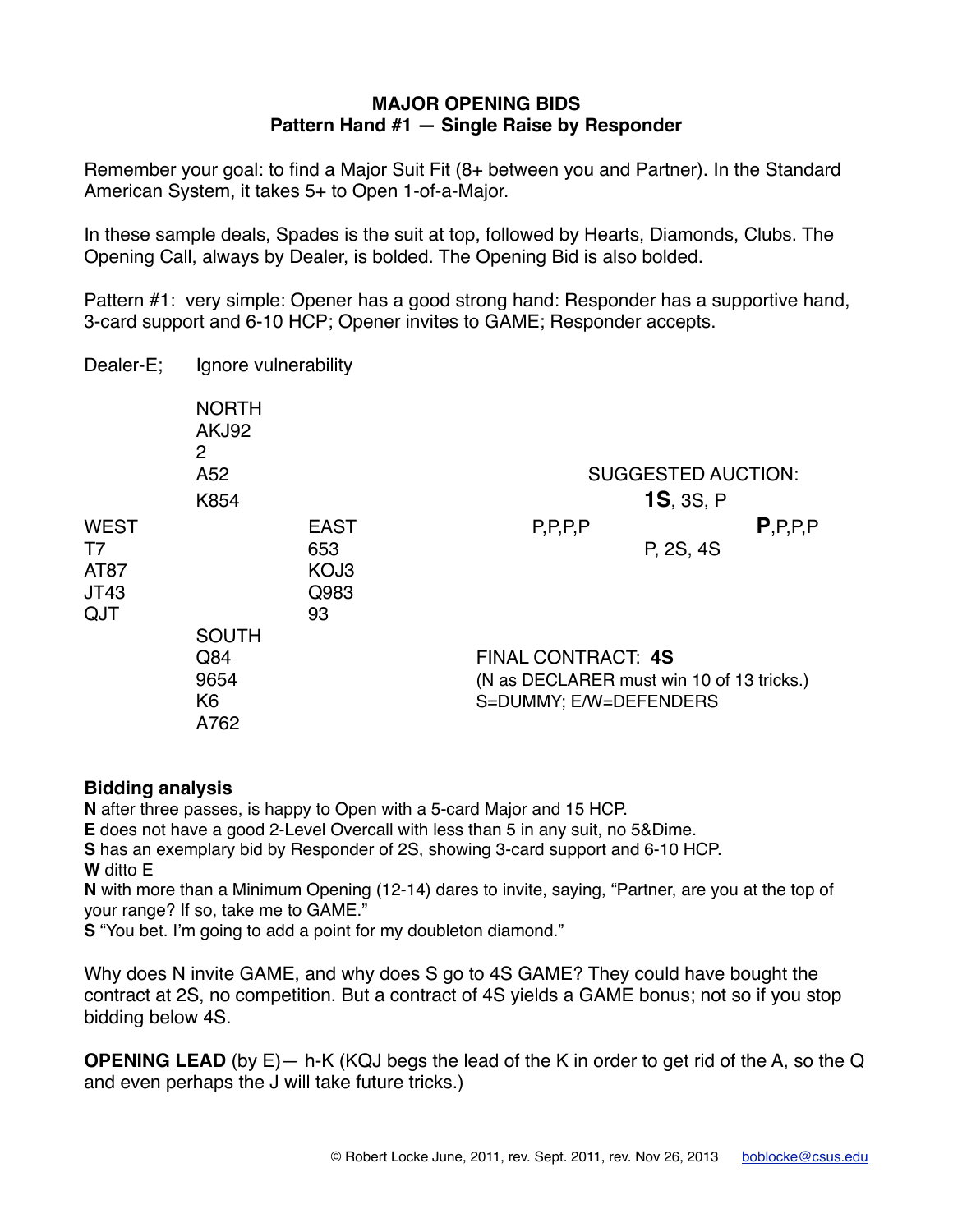### **Play-of-the-Hand likely sequence:**

- Trick 1: E wins h-K.
- Trick 2: E leads h-Q, N trumps and wins
- Trick 3: N leads and wins s-A.
- Trick 4: N leads and wins s-K. RECONSIDER STRATEGY. Pull last trump now? No.
- Trick 5: N leads d-2, Dummy wins d-K.
- Trick 6: Dummy leads d-6, N wins d-A.
- Trick 7: N leads d-5, E plays d-9, Dummy trumps with s-Q, wins.
- Trick 8: Dummy leads c-2, N wins c-K.
- Trick 9. N leads s-J to pull last trump from W (Dummy and W discard h-x)
- Trick 10: N leads c-5, Dummy wins c-A
- Trick 11: Dummy leads c-7, W wins c-Q (E discards h-x)
- Trick 12: W leads d-J, N wins s-9 (last trump)
- Trick 13: N/S win last trick with c-8 since all opponents' clubs have been played out.

2 losers, h-K and c-Q:

Final Score: 4S making 5X30 = 150 + NV Game Bonus (NV Bonus = 300 or **450 total N/S** or V Game Bonus of 500 or = **650 total N/S**. If N/S had stopped bidding at 2S or 3S, the final score would have been 5X30 = 150 + Partscore Bonus of 50 = only **200 total N/S**.

After Opening Lead, Declarer studies Dummy with these questions:

- 1. Count probable LOSERS:
	- S=0 (4 straight leads, AKQJ, probably no problem
	- H=1 (sure loser, right off the bat)
	- D=0 (if I remember to save a trump in Dummy for N's third diamond. DO NOT PULL ALL THREE TRUMPS FROM DUMMY IMMEDIATELY, only two, saving a trump for d.
	- C=1 (if Opponents' split in their five clubs is an even split, 3-2. The odds are good: Mnemonic is "5678!" (With five, the odds of a 3-2 split are 67.8%. If the club split is 4-1, the you may lose 2 clubs.
- 2. "Does this make my contract?" Yes, if you play the diamonds correctly.
- 3. "Can I squeeze out an extra trick or two?" PLAN THE PLAY AT THE START. You must take a close look at d and c from the beginning of the hand. You must save a trump in Dummy to trump N's third diamond. Also you must hope for a 3-2 split in clubs where you would then lose only one club.
- 4. Analyze Opening Lead: No problem; most of Opponent's strength is in N's singleton.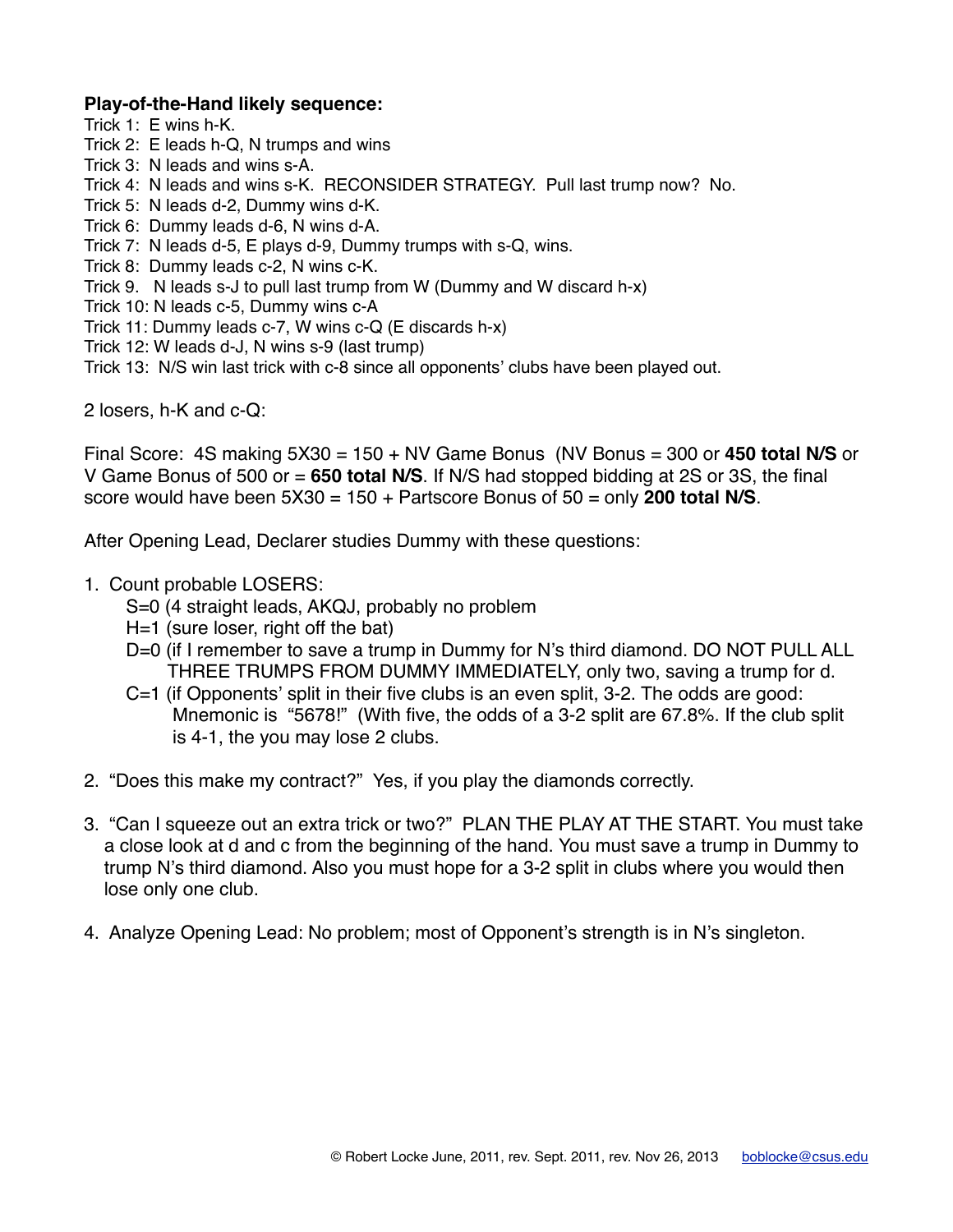# **MAJOR OPENING BIDS Pattern Hand #2 — Jump to Game by Opener**

| Dealer-S:                               | Ignore vulnerability                                  |                                       |                                                                                                 |                                   |       |
|-----------------------------------------|-------------------------------------------------------|---------------------------------------|-------------------------------------------------------------------------------------------------|-----------------------------------|-------|
|                                         | <b>NORTH</b><br>T <sub>52</sub><br>J5<br>K976<br>A984 |                                       |                                                                                                 | <b>SUGGESTED AUCTION:</b><br>P, P |       |
| <b>WEST</b>                             |                                                       | <b>EAST</b>                           | $1H$ , $4H$                                                                                     |                                   | 2H, P |
| Q4<br><b>AKQ432</b><br>4<br><b>KJ62</b> |                                                       | AK <sub>6</sub><br>876<br>T832<br>Q75 |                                                                                                 | P, P                              |       |
|                                         | <b>SOUTH</b><br>J9873<br>T9<br>AQJ5<br>T3             |                                       | <b>FINAL CONTRACT=4H</b><br>(W as DECLARER must win 10 of 13 tricks.)<br>E=DUMMY; N/S=DEFENDERS |                                   |       |

# **Bidding Analysis**

West's jump to 4H is a matter of style. Less aggressive bidders might bid only 3H, inviting Responder to go to Game with a max. In this case, W re-evaluates after finding out Partner has 3 trump support; the sixth trump plus the singleton diamond makes Opener's hand much stronger. This is no longer a mere 17 point hand (15 HCP plus 2 for the length in hearts.) I would add another point for the "Quality Suit" (three honors) and at least 2 for the singleton; so the hand's value actually = 20 points. E shows 6-10 HCP with the 2H Response. "The One Who Knows Goes," and so if I were W, I would jump straight to GAME.

If W has a more timid style, W would bid 3H instead of jumping to 4H, and if so, E should definitely take the partnership to Game, with 9 great points. (The AK together in spades is really stronger than 7 HCP.)

**OPENING LEAD** (by N)— Problematic. If you were a computer and could see all hands, you would of course lead a diamond to collect Declarer's singleton before Declarer gets in the lead and sluffs that singleton on the third spade trick. Being only a human being, however, and seeing only one hand, and with no bid by Partner to indicate Partner's strong suit, you have only the usual dictums: "Don't lead an ace or king, unless you have them both; and don't lead away from an ace or king." The reasoning is that you want to sit behind the strong hand with your strong cards, so as to capture Declarer's honors in due time. That leaves you with the luckless spades or trump as a lead.

**Play-of-the-Hand** — With either a trump or spade lead, 6 is secured. You pull trump immediately because you have plenty, next play the s-Q, play to the s-AK and get rid of your dsingleton on the third spade. The clubs then play themselves, losing one trick to the A, and the fourth trick in Declarer trumped in Dummy.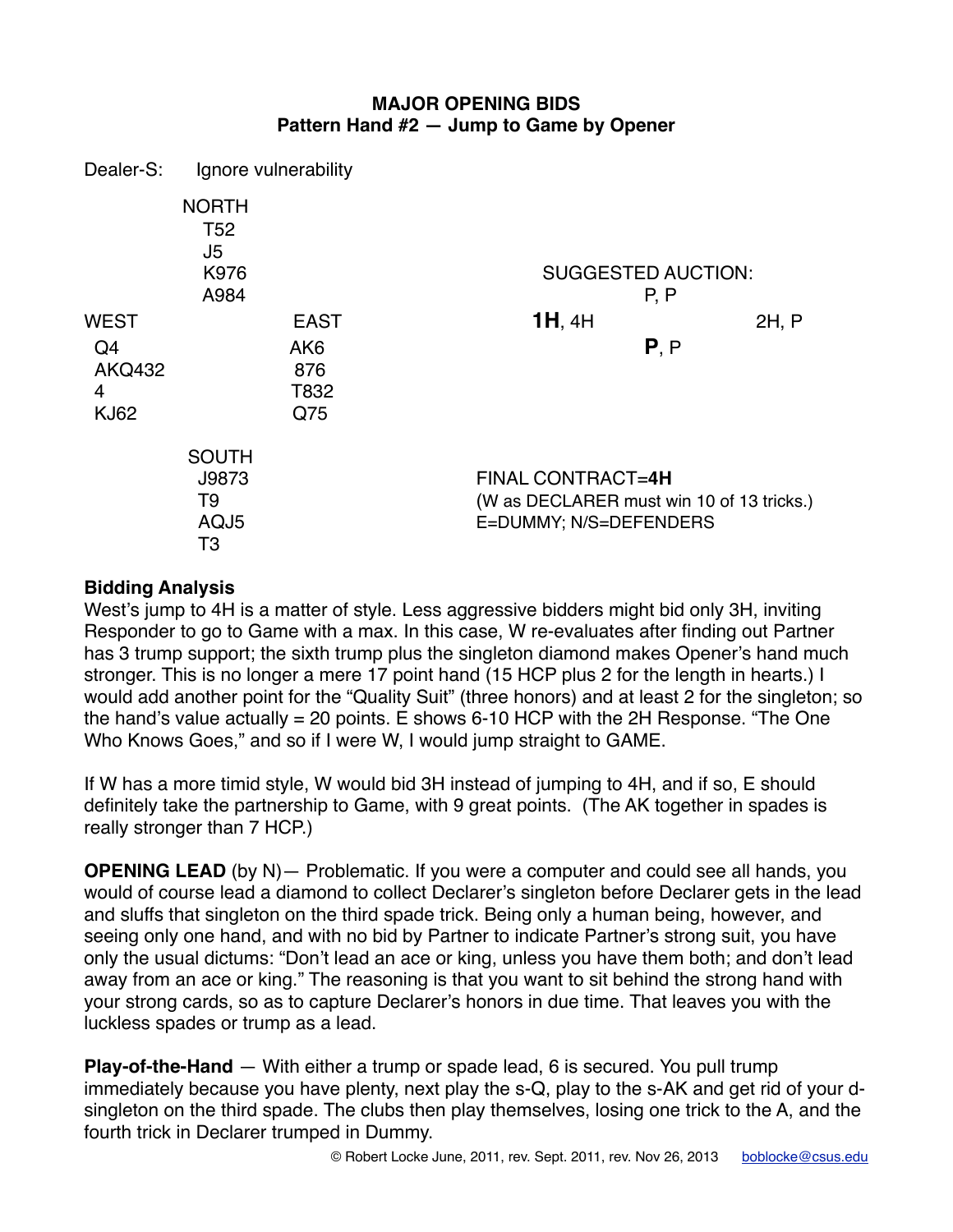### **MAJOR OPENING BIDS Pattern Hand #3 — Limit Raise by Responder**

| Dealer-W:                         | Ignore vulnerability                                  |                                                      |                                                                                          |         |
|-----------------------------------|-------------------------------------------------------|------------------------------------------------------|------------------------------------------------------------------------------------------|---------|
|                                   | <b>NORTH</b><br>987<br><b>KQ43</b>                    |                                                      |                                                                                          |         |
|                                   | OJ752                                                 |                                                      | SUGGESTED AUCTION:                                                                       |         |
|                                   | K                                                     |                                                      | P, 3H (skip bid), P                                                                      |         |
|                                   |                                                       |                                                      | P, P, P                                                                                  | P, P, P |
| WEST<br>AT54<br>96<br>94<br>AT865 |                                                       | <b>EAST</b><br>QJ632<br>T5<br>T63<br>QJ <sub>2</sub> | $1H$ , $4H$                                                                              |         |
|                                   | <b>SOUTH</b><br>K<br>AJ872<br>AK <sub>8</sub><br>9743 |                                                      | FINAL CONTRACT=4H<br>(S as DECLARER must win 10 of 13 tricks.)<br>N=DUMMY; E/W=DEFENDERS |         |

# **Bidding Analysis**

Double Raise (skip bid) by Responder —1H to 3H— is one way to show a "Limit Raise", 10-12 HCP plus Trump Support. (There are other options: my own preferred option is the "Reverse Bergen" skip to 3C, conveying the same information at a lower level with the welcome additional info that Trump Support is stipulated as 4+. But most players seem to prefer the Double Raise of the Major, either 1H-3H or 1S-3S.)

A Limit Raise of a Major Suit is inv. to GAME. "Partner, we have our FIT, and my HCP gets us almost to the 25-26 we need. Do you have a little extra in your Opening HCP?"

If Opener likes the prospect, being perhaps a little stronger than a Minimum Opening Hand, Opener goes to GAME. If Opener had stretched his hand to Open, Opener should now pass. In this Sample Hand Opener does bid GAME with 15 HCP and will probably lose one spade and one club, thereby making the contract with an extra trick.

**OPENING LEAD** (by W) — Again, with two Aces, the Opening Lead is problematic since you usually keep your A behind Declarer's probable K. "Aces are meant to take Kings." But in this case, N has shown strength as well as S, and so it could easily be that it is N who has those missing Ks; therefore I would lead the A from my longer suit, the c-A. Seeing the c-K fall on that first trick, and the diamonds so strong in Dummy, I would now lead my s-A and hope for an encouraging signal from Partner. When the s-K falls in Declarer, I would continue with a spade, knowing it will probably be trumped, but not jeopardizing any d/h honors of Partners.

**Play-of-the-Hand** — Get the lead ASAP and pull trump in order to run long diamonds. Lose to two Aces, make an overtrick.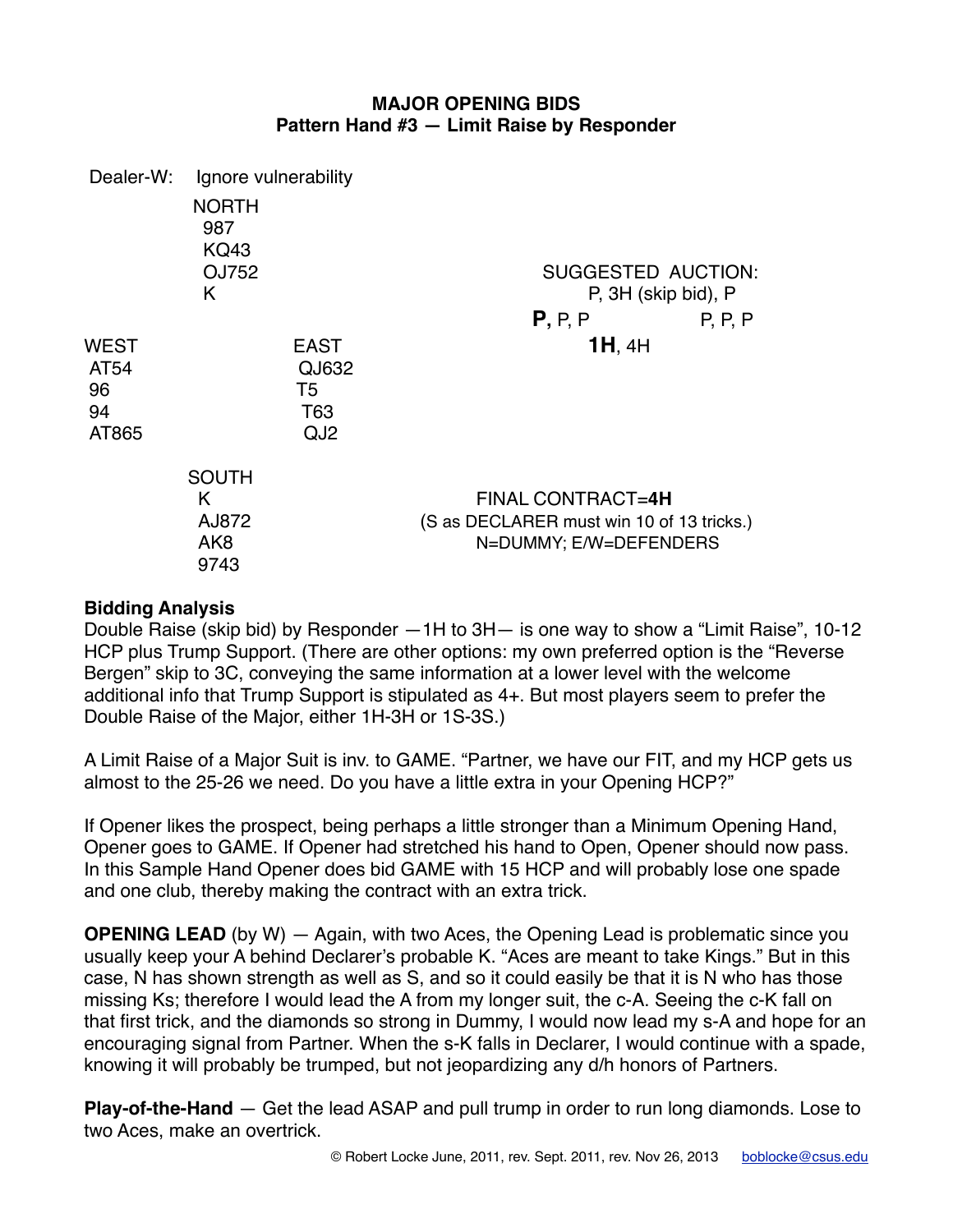# **MAJOR OPENING BIDS Pattern Hand #4 —Temporizing Bid by Responder**

Dealer-N; Ignore vulnerability.

|                                                      | <b>NORTH</b><br>AT76<br>86<br>T986<br><b>J98</b> |                                                      |                                                                                           | <b>SUGGESTED AUCTION:</b><br>P, P, P |              |
|------------------------------------------------------|--------------------------------------------------|------------------------------------------------------|-------------------------------------------------------------------------------------------|--------------------------------------|--------------|
| <b>WEST</b><br>K <sub>32</sub><br>T43<br>J4<br>AKQ64 |                                                  | <b>EAST</b><br>Q4<br>AKOJ2<br>Q73<br>T <sub>52</sub> | 2C, 4H                                                                                    | P, P, P                              | $1H$ , 2D, P |
|                                                      | <b>SOUTH</b><br>J985<br>975<br>AK52<br>73        |                                                      | FINAL CONTRACT: 4H<br>(E as DECLARER must win 10 of 13 tricks.)<br>W=DUMMY; N/S=DEFENDERS |                                      |              |

#### **Bidding Analysis**

With a weaker hand, W would want to show the 8-card Major Fit immediately, but it is more important to first show those 10+ HCP knowing Opener will remember the dictum: **"New suit by Responder is forcing for one round,"** and that W therefore can show the Fit on W's second bid. To bid at the 2-Level shows 10+ HCP and usually 5+ of that suit, **5&Dime**.

Opener, not having 6 hearts, cannot rebid them, but is forced, and therefore bids the very weak 4-card diamond suit, waiting to hear which of these three bid suits Responder prefers, or NT.

Responder, knowing their FIT from the first bid, also their GAME HCP, was hoping to hear a jump bid from Opener, but now knows Opener is minimum, 12-14 HCP, and Slam is not in the cards. "The One Who Knows Goes" so W does not invite but jumps to GAME. Fast Arrival.

Note: Beginning Bidders often labor for a while in the mistaken belief that the Auction is a contest between Partners, and being polite, they allow their Partner to "win" the contest. No, the Auction is a time for communication showing truthful HCP and seeking a Major Suit Fit. Clubs is a great Fit also, with hearts as trump, those same 8 clubs will score at 30 points per trick instead of only 20.

**Opening Lead** (by S) — d-A. AK is a great Opening sequence, the best opportunity in a trump contract to collect these two winners. Some signal agreements are that a led-K shows either AK or KQ, but I don't like the ambiguity and therefore standardly lead K from KQ and A from AK (except if it is a doubleton, then reverse it). Seeing the d-doubleton in Dummy, S continues with the K and then switches to spades, knowing that if Partner has the s-A this will be the only opportunity to cash it, those formidable clubs being runnable.

**Play-of-the-Hand** — After those three tricks are lost, there is no stopping Declarer who wins all the rest of the tricks easily. Bid 4; Made 4. 120 score + GAME bonus.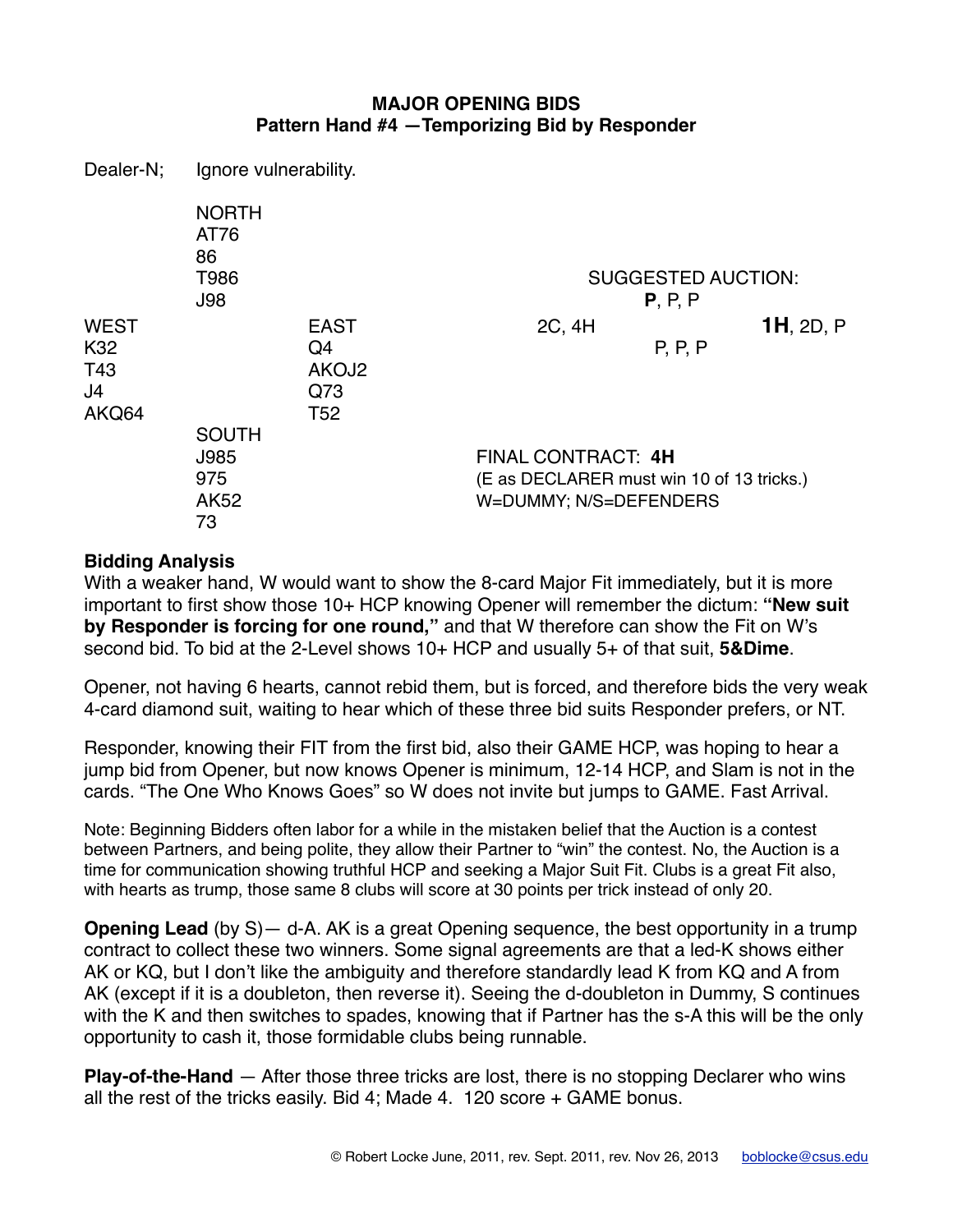# **MAJOR OPENING BID leading to Slam Pattern Hand #5 — Reverse Bergen 3C Limit Raise by Responder Plus RKC 1430, Plus Elizabethan Finesse**

Dealer-E; Ignore vulnerability

| <b>WEST</b>                           | <b>NORTH</b><br>Q <sub>3</sub><br>QT <sub>5</sub><br>7532<br>J752 | <b>EAST</b>                           | <b>SUGGESTED AUCTION:</b><br>P, P, P, P<br>3C, 4D, 5C                                   | 1S, 3H, 4N, 6S |
|---------------------------------------|-------------------------------------------------------------------|---------------------------------------|-----------------------------------------------------------------------------------------|----------------|
| 9854<br>K63<br>AK <sub>8</sub><br>Q96 | <b>SOUTH</b>                                                      | AKJT72<br>A74<br>94<br>A <sub>3</sub> | P, P, P, P                                                                              |                |
|                                       | 6<br>J982<br>QJT6<br><b>KT84</b>                                  |                                       | FINAL CONTRACT: 6S<br>E as DECLARER must win 12 of 13 tricks.<br>W=DUMMY, N/S=DEFENDERS |                |

**Bidding Dialogue** (with N/S passing each time):

- E: **1S**  "I have an Opening Hand (12-21 HCP) with 5+ spades."
- W: **3C**  $-$  "I have 10-12 HCP and at least 4-card trump support." (Reverse Bergen Limit Raise)
- E: "Alert!" If RHO asks for explanation, continue: "We play Reverse Bergen, and Partner is showing 10-12 points and at least 4 spades."
- E: **3H**  "All right! We are going at least to Game and—because I have a very big hand over here, I want to explore Slam. I have a h-Control. What Controls do you have, use Up-the-Line bidding to reveal them."
- W: **4D**  $-$  "Up-the-Line my first Control is in d. I do not have a c-Control." am Max, and I do have a control in diamonds
- W: **4N** "Any aces? What you do not know is that I have 4 of the 5 keycards, and so I will be able to determine by your response if your d-Control is the A."
- E: **5C**  "I have 1-or-4 KEYCARDS (of the 4 aces and K of trumps)."
- W: **6S**  "Great. I now know that you do have d-A. Since you announced with your **3C** jump that you have 10-12 HCP, you likely have two of the three K I am missing, the h-K and d-K since you also told me you have no c-Control. Also, since you did not bid 4S—Fast Arrival—when you had the opportunity, I am deducing, Watson, that you are Max. for your 10-12 HCP. So, perhaps you have the c-Q in addition? Big risk here. Many might stop at 5S, but I am looking for Max. fun as well as Max. bonus, so I am chancing Slam."

**Opening Lead** (by S): d-Q, top of sequence.

**Play-of-the-Hand** (requiring an Elizabethan Finesse of the c-Q)

Dummy wins first trick with K. Trumps fall easily with 10 between N/S. Diamonds are no problem. If not carefully played there could be a heart loser and club loser, putting the contract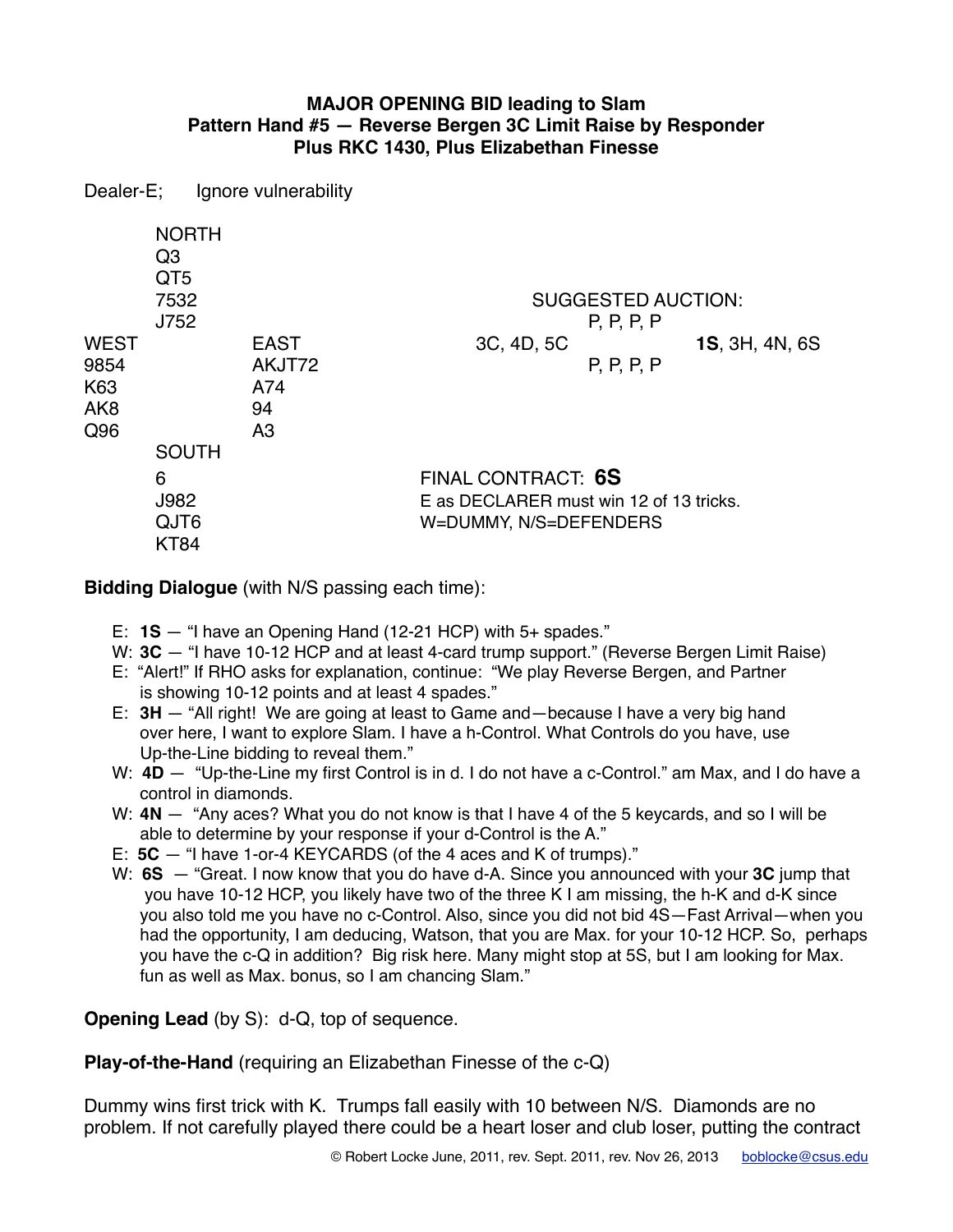down-1. However, if the Elizabethan Finesse is attempted and works (with c-K onside) either the club loser or the heart loser is mitigated.

**N.B.** I call this the Elizabethan Finesse tongue-in-cheek because the c-Q is unsupported by a K or J. The correct way to attempt an Elizabethan Finesse is the same as with all finesses, you lead low to the Q. Best to try this before playing your c-A so that S has questions as to whether the c-A is in Partner's hand. If S goes up with the K, you still have the Q for a later trick, on which you drop Declarer's losing heart. This requires advance planning. Don't rush into it. You need to keep your heart Controls until **after** you try the c-Q Elizabethan Finesse.

if Elizabethan Finesse works then 6S is possible with a final score of 6  $\times$  30 = 180 + 300 NV GAME Bonus = 480 or 500 V Game Bonus = 680 + 750 Slam Bonus = E/W 980 NV or 1430 V.

If Elizabethan Finesse is not attempted,  $6S$  is down-1 = 50 N/S or 100 N/S if doubled.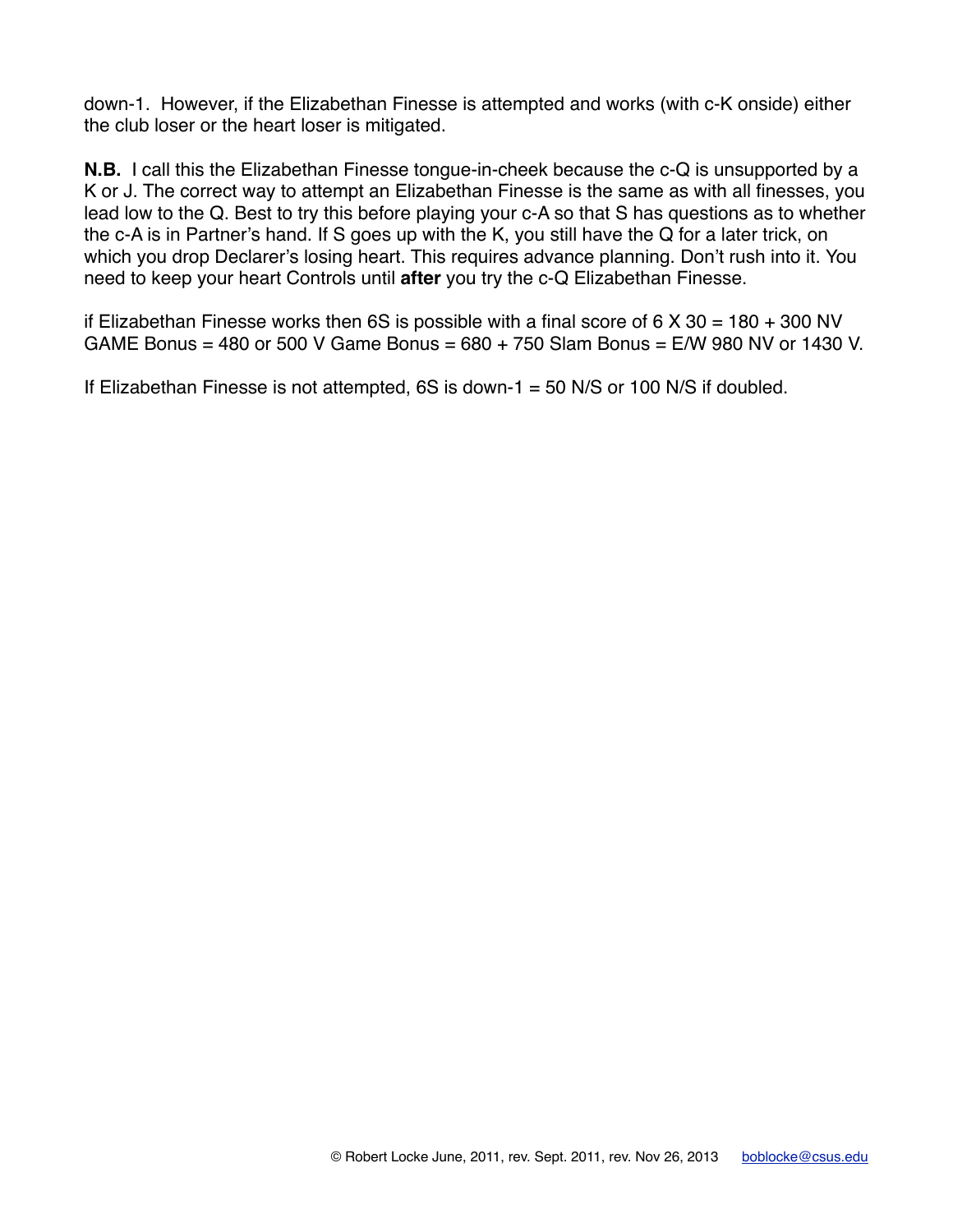# **MAJOR OPENING BID leading to Slam Pattern Hand #6 — Jacoby 2NT by Responder Plus Control Bidding, plus 1430 Blackwood**

Dealer-S; Ignore vulnerability.

|                                                        | <b>NORTH</b><br>96<br>AT <sub>9</sub><br>T963<br>5432 |                                                      |                                                                                         | <b>SUGGESTED AUCTION:</b><br>P, P, P, P |               |
|--------------------------------------------------------|-------------------------------------------------------|------------------------------------------------------|-----------------------------------------------------------------------------------------|-----------------------------------------|---------------|
| <b>WEST</b><br>KQT32<br><b>KQ86</b><br>5<br><b>AQT</b> |                                                       | <b>EAST</b><br>A754<br>J2<br>AJ <sub>2</sub><br>K876 | <b>1S, 3D, 4N, 6S</b>                                                                   | P, P, P, P                              | 2N, 4C, 5H, P |
|                                                        | <b>SOUTH</b><br>J8<br>7543<br><b>KQ874</b><br>J9      |                                                      | FINAL CONTRACT: 6S<br>W as DECLARER must win 12 of 13 tricks.<br>E=DUMMY, N/S=DEFENDERS |                                         |               |

**Bidding Dialogue:** (Skip over meaningless passes of N/S)

- W: **1S** "I have an Opening Hand (12-21 HCP) with 5+ spades."
- E: **2N**  "I also have 12+ HCP (unlimited) and at least 4-card trump support."
- W: "Alert!" Jacoby 2NT is a conventional bid, requiring partner to use the blue Alert card. Explain the alert only if your RHO, next to bid, asks for an explanation. It may be enough to say simply, "Jacoby 2NT", but if RHO appears quizzical, explain simply as in E's interior dialogue above.
- W: **3D** "All right! We are going at least to Game and—because I have better than a Minimum Opening Hand, we want to consider Slam. The Jacoby 2NT Convention asks Opener to make one of five different bids in response (see handout on main webpage). The 3D here shows singleton or void in diamonds."
- E: **4C**  "All right! A positive response from partner, not a FAST ARRIVAL jump to Game! I shall start CONTROL BIDDING, up-the-line. I do not have a control in hearts--so I skip over hearts, which in itself is telling!—and by common agreement I skip over the home suit, spades." See Control Bidding, Chapter 12, also GLOSSARY.
- W: 4N  $-$  "Partner has no h-CONTROL, but I have second-round control of hearts. E's c-CONTROL is most likely the K since I have c-A and it is doubtful that E has a void or singleton with the other distribution stated so far:  $E$  with 4+ spades and 2+ hearts, and my own d-singleton. I'll ask for partner's KEYCARDS, using the Blackwood prompt of 4NT." (see handout).
- E: **5H**  "Aha, 1430 is our choice of Blackwood. I have two KEYCARDS without the Q of trump."
- W: **6S**  $-$  "Since Partner lacks a h-CONTROL, Partner's two keycards must be s-A and d-A."

# **Opening Lead** (by N)— h-A)

Trick 1: N leads h-A (often a mistake against a Slam contract since "Aces are meant to take Kings," but with such a strong Declarer, it doesn't really matter here.)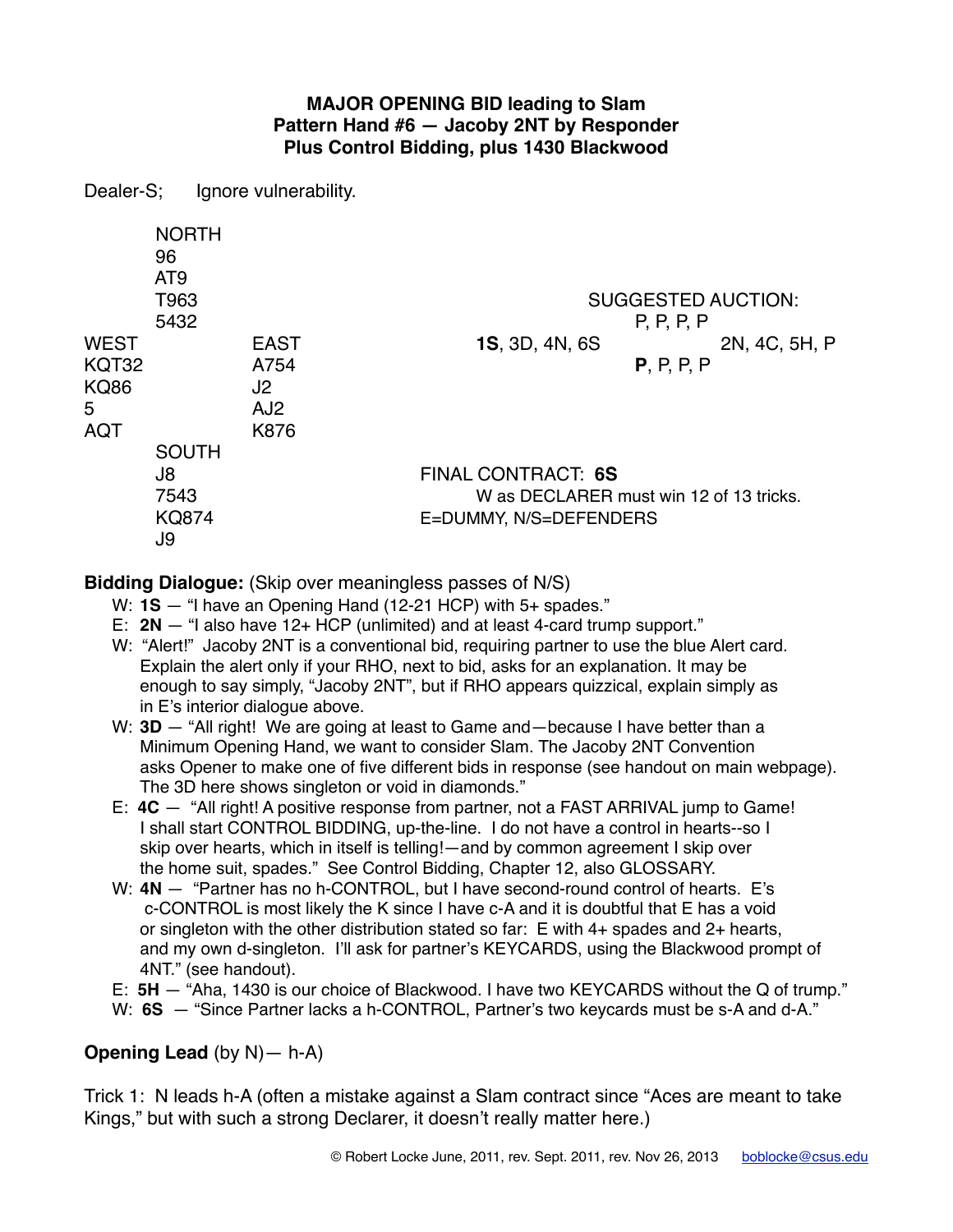The rest of the tricks are solid. E pulls trump in 2 rounds (one huge advantage of having 4 trump in Dummy). The d-A clears E of his losing his singleton. KQJ of hearts are now all good. AKQ of clubs are all good. No problems at all.

1 loser: h-A: Final Score 6S making 6 X 30 = 180 + 300 NV Game Bonus = 480 or 500 V Game Bonus = 680 + 750 Slam Bonus = E/W: 980 NV or 1430 V.

*N.B.* If this hand were played in NT, with the h-A lead, it would have made 6NT just fine, making a final score of ten additional points, either V or NV, those ten dinky points accounting for a little in Party Bridge, but accounting for a top board in Duplicate. However, with a diamond opening lead there would have been big trouble for E/W. After the 5 spade and 4 club tricks, E/W would be forced to lose the lead in either hearts or diamonds and—without being able to trump and recapture the lead—E/W would lose the rest of the 4 tricks, down-3 V for a bottom board of minus 300.

*N.B.* Bridge is a timed game as well as a thinking game. When time can be saved by claiming obvious tricks—such as Declarer saying, "All the trump are gone, and all my other cards are high."—everyone will be grateful.

However, if Declarer is mistaken, overlooking a trick on your side, then the Director should be called. DEFENDERS: do NOT show your hand or claim any tricks until the Director is present. Director should ask Declarer to table his cards and state the Line of Play. If you as Defender can win an overlooked trick, you might change the Line of Play considerably, winning more tricks for your side. It will take a Director at the table to sort out the contradictions.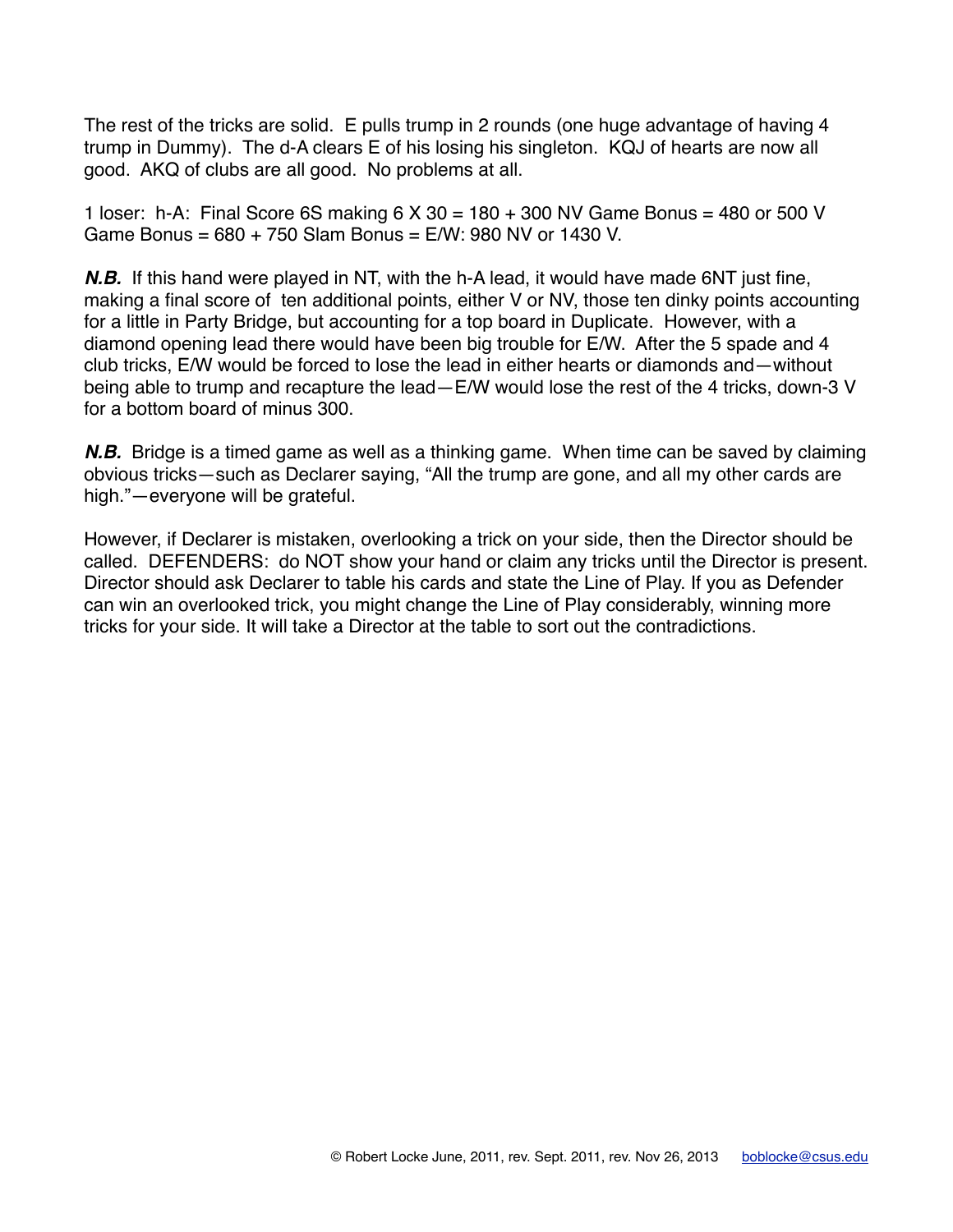### **MAJOR OPENING BIDS Pattern Hand #7 — 1NT by Responder**

Pattern Hands #1-6 all reached GAME or SLAM because these deals have trump support in Dummy and good HCP. I planned these stronger hands because I believe that GAME and SLAM deals are easier for beginners with their developing Play-of-the-Hand strategies because the tricks are easier to see, so many Aces and Kings.

But let's now take a look at deals in which a GAME contract is not reached, which is more than 50% of deals. These hands are harder to play because DECLARER loses the lead more often and must regain it. Strategy is much more complicated usually.

| Dealer-E; | Ignore vulnerability |
|-----------|----------------------|
|-----------|----------------------|

|                                                             | <b>NORTH</b><br><b>AKJ952</b><br>72<br>A <sub>52</sub> |                                          |                                                                                          | <b>SUGGESTED AUCTION:</b> |            |
|-------------------------------------------------------------|--------------------------------------------------------|------------------------------------------|------------------------------------------------------------------------------------------|---------------------------|------------|
|                                                             | Q <sub>8</sub>                                         |                                          |                                                                                          | <b>1S, 2S</b>             |            |
| <b>WEST</b><br>T7<br>AK <sub>8</sub><br>JT43<br><b>JT54</b> | <b>SOUTH</b>                                           | <b>EAST</b><br>Q63<br>QJT3<br>987<br>K93 | P, P, P, P                                                                               | <b>P. 1NT, P.</b>         | P, P, P, P |
|                                                             | 84<br>9654<br>KQ <sub>6</sub><br>A762                  |                                          | FINAL CONTRACT: 2S<br>(N as DECLARER must win 8 of 13 tricks.)<br>S=DUMMY; E/W=DEFENDERS |                           |            |

# **Bidding analysis**

**N** after three passes, is happy to Open with a 5-card Major and 14 HCP.

**E** does not have a good Overcall without a 5 card suit, no 5&Dime.

**S** does not have 3-card trump support but does have 6-10 HCP, must keep the bidding open in case Partner has a huge hand.

**W** ditto E

**N** rebids spades to show 6 but also announces, "I have only a minimum opening, 12-14 HCP."

**E** fears this is the end of the Auction but really is not strong enough to force N/S higher.

**S** "I am near the top of my range, and I do have two of your spades, but I don't think we have it."

**W** feels the same as E, fearing N will make the 2S contract, but having nothing to bid.

**OPENING LEAD** (by E) - h-Q (QJT is best lead; does not want to lead away from c-K, never a good lead and, in this case, would give N a finesse, allowing N to make 4S.)

# **Play-of-the-Hand likely sequence:**

Trick 1: E wins h-Q, which marks W with AK.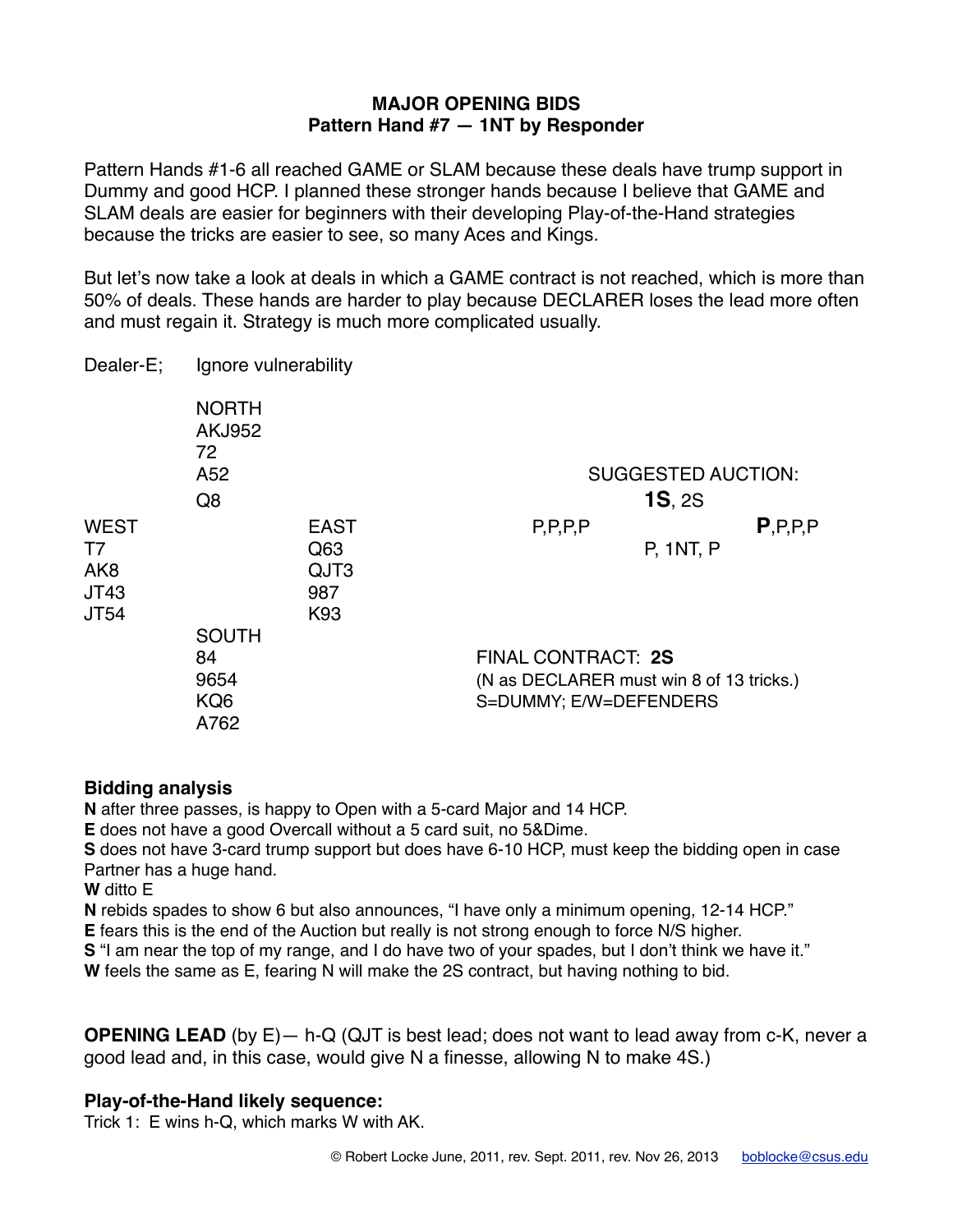Trick 2: E leads h-3, W wins h-K.

Trick 3: W leads h-A, which N trumps.

Trick 4: N leads and wins s-A and watches carefully how the spades fall from E/W, no tell-tale as to where the s-Q lies, but a finesse looks necessary, must get the lead into Dummy.

Trick 5: N leads d-2, Dummy wins d-K.

Trick 6: Dummy leads s-8 with N hoping to see s-Q fall from W. When W plays s-T, N decides to

finesse s-J ("8-Ever; 9-Never" adage) which loses to s-Q in E. Bad luck, 50-50 chance, doesn't work. Trick 7: E leads h-J, forcing N to trump and lead into Opponents.

Trick 8: N leads d-5 to Dummy's d-Q so as to try the other finesse in this deal, what I jokingly call the Elizabethan finesse to N's c-Q without a K or J to protect her. If W has the K, N's c-Q will survive to take a trick, but bad luck again.

Trick 9. Dummy leads c-2 to c-Q which falls to E's c-K, another 50-50 chance lost.

Trick 10: E leads low club through strength in Dummy, suspecting W has J. Dummy takes c-A.

Trick 11: Dummy leads d-6 to N's d-A which wins.

Trick 12: N leads s-K which wins.

Trick 13: N leads s-9 which wins.

Due to both finesses being *offside* and therefore losing, there are 4 losers for DECLARER, h-KQ, s-Q and c-K. DECLARER takes 5 trump tricks, 3 diamonds and c-A.

Final Score: 2S making  $3X30 = 90 +$  Partscore Bonus of  $50 = 140$ .

If S had invited GAME with his 9 very strong HCP (d-KQ add a point for adjacent honors) but without any distributional assets —and if N had accepted— they would have been Down-1. There was bad luck here with both finesses losing (one in spades and one in clubs). If either finesse had won —50-50 chance on either one— DECLARER would have made 4S.